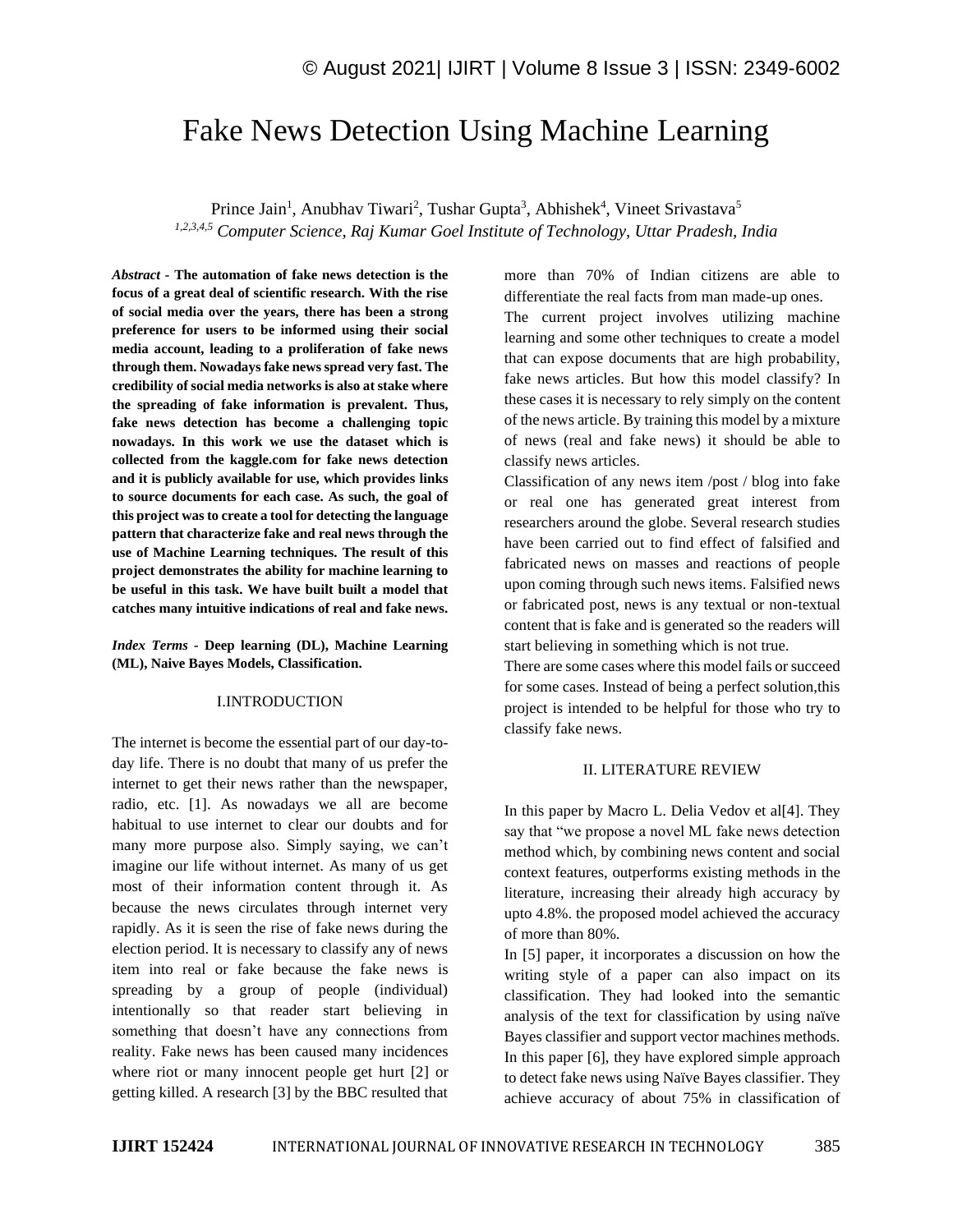Facebook news post. It also went on to state that Naïve Bayes models can achieve a moderate accuracy and in future, more artificial intelligence techniques can be used to classify Fake news.

## III. METHODOLOGY

In this project, we are using Naïve Bayes Classifier to classify the Real-facts and Fake-news using kaggle fake news dataset[7]. Naïve Bayes algorithm is a supervised learning algorithm, which is based on Bayes theorem and used for solving classification problems. It is mainly used in text classification that includes a high dimensional training dataset.

Naïve Bayes Classifier is one of the simple and most effective classification algorithms which helps in building the fast machine learning models that can make quick prediction. It'sused to training the machine learning models by using dataset to make them able to predict the outcome of other data.

A. Dataset Description

The corpus of data implemented in this project had around 33000 articles of data. These articles mainly constituted news about US politics. The dataset obtained on Kaggle was noisy and required cleaning. The main features included in each row of the data were id, heading, author, content, classification of being fake or true. The dataset has the following features:

Table 1: Dataset Description ID HEADING AUTHOR CONTENT/TEXT FAKE OR REAL CLASSIFIFCATION

## B. Feature Extraction and Pre-Processing

To start off with the implementation, the data is obtained in raw format which is part of the dataset. This data needs to be pre-processed before we can implement it in the project. The process includes stopword removal followed by making the entire document in lower case for uniformity. Also, any of the special characters that can cause an anomaly in the document are removed in this process. Stop words are words that are not relevant and have little meaning lexically. These words are most often ignored to not cause any discrepancies to the process of classification. In a sentence like "There is a Bengal tiger.", the first three words "there", "is" and "an" are stop words and have no significant meaning. These are the words that are usually excluded and some of the examples are: who, of, a, what, etc. Doc2Vec model was introduced in the year 2014 and adds upon the previous Word2VecModel. In Doc2Vec, a feature vector is used to represent a single "document". Whereas, in the Word2Vec model, a feature vector is used to represent a single "word". Doc2vec is superior and works better when we have a corpus of documents, this justifies the choice of this particular feature extraction model.

## C. Models

1) Naïve Bayes

Naïve Bayes is a conditional probability model which can be used for labeling. The goal is to find a way to predict the class variable (B) using a vector of independent variables (A), i.e., finding the function f: A-->B. In

probability terms, the goal is to find P(B|A), i.e., the probability of B belonging to a certain class A. B is generally

assumed to be a categorical variable with two or more discrete values. It is a mathematically simple way to include contributions of many factors in predicting the class of the next data instance in the testing set. The limitation of Naïve Bayes is that they assume that all features are not dependent on each other. The Naïve Bayes rule is based on the theorem formulated by Bayes.

## 2) Support Vector Machine

A support vector machine (SVM), which can be used interchangeably with a support vector network (SVN), is also considered to be a supervised learning algorithm. SVMs work by being trained with specific data already organized into two different categories. Hence, the model is constructed after it has already been trained.

Furthermore, the goal of the SVM method is to distinguish which category any new data falls under, in addition, it must also maximize the margin between the two classes. The optimal goal is that the SVM will find a hyperplane that divides the dataset into two groups. The kernel used in this application is RBF as it is best suited for large applications like a corpus of news articles.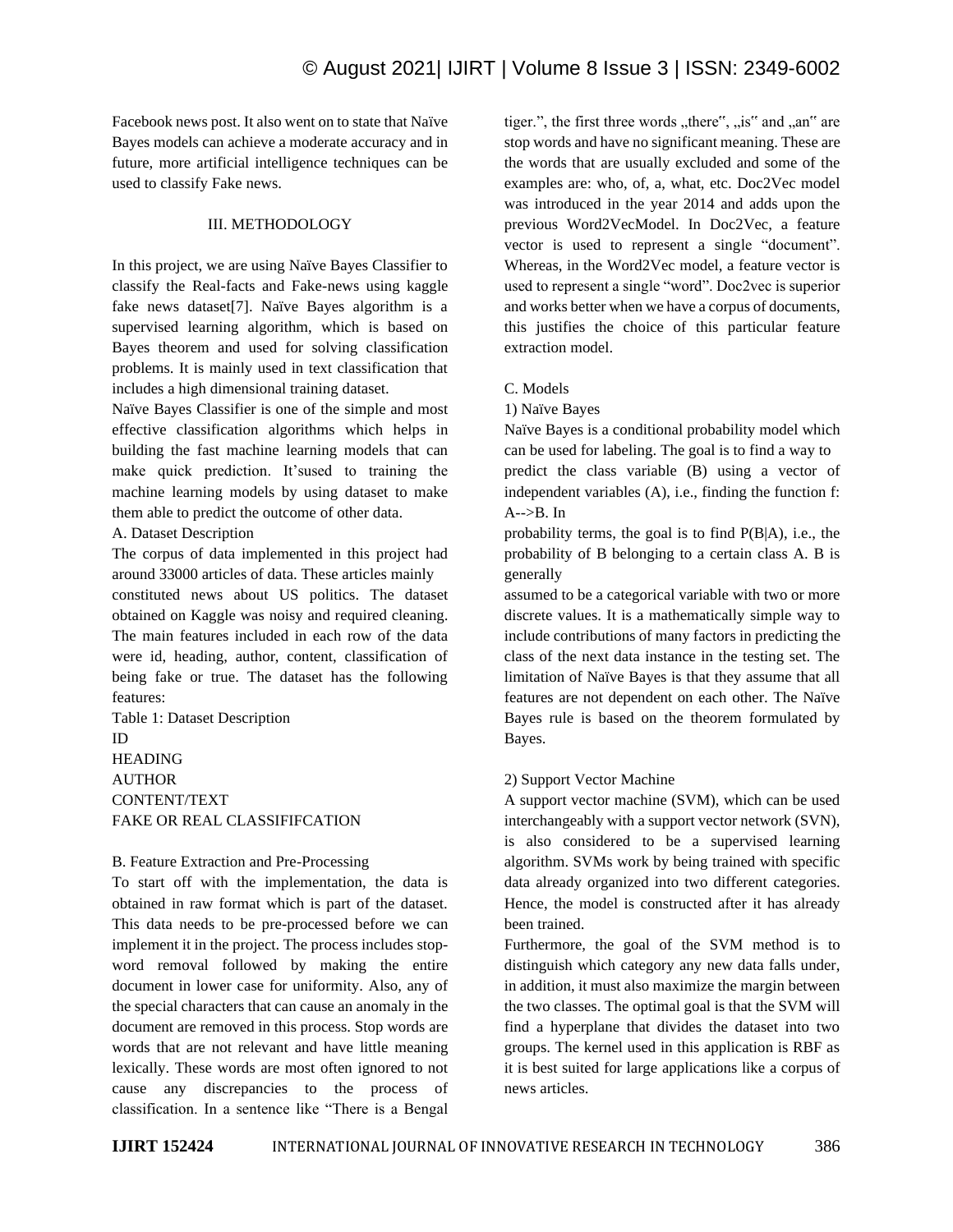## 3) Long Short-Term Memory

LSTM, which stands for Long short term memory is an extension of the previously famous RNN (Recurrent Neural Network). In addition to RNN, LSTM"s also have memory over the long run. It comprises of three gates namely input, gate, output gate and forget gate. The forget gate is used to forget features that have little value or weight. As the algorithm keeps running, it learns what is important and what is not by assigning weights accordingly. This characteristic made it the best fit for this paper and will help in making relationships on the large corpus of data as the news dataset keep increasing in real-world scenarios. The LSTM is inherently nothing but a neural network.

## 4) Neural Network

Artificial Neural Networks in which the association between the units do not form a cycle are called Feed forward neural networks. Feed forward neural networks were the first type of artificial neural network invented and are simpler than recurrent neural networks. These networks are named so because the information moves linearly in the network through the input layer, then the hidden layer and ultimately through the output layer. The paper

implements one feed-forward neural network models using Keras. The papers neural network implementation uses three hidden layers. In the Keras implementation layers of size 256, 256, and 90 are selected along with dropout layers. The ReLU, which is also known as Rectified Linear Unit is used or the "activation function" as it is the most suited for challenges that this paper tries to solve.

## D. Classification Process

Fig 1 is a schematic representation of the classification process. The first step of the process is to pre-process the data which include stop word removal and lower casing of the entire characters. Also, special characters are removed from the corpus. The Doc2Vec process is used, and a vector is formed representing the documents involved. The ultimate step of the classifier is to predict the class of the given news article into real or fake. There is a total of 4 machine learning models being tested here to arrive at the best choice. The data is partitioned into train

and test. The testing data has 26000 corpus of news articles and the training data has 7000 corpus of news articles.



FIG. 1: Classification Process

#### IV. CONCLUSION

We represent the model which can able to classify automatically fake news. By using a dataset to train our model to be able to distinguish the fake news or the real facts with an accuracy upto human ability by using Naïve Bayes Classifier algorithm to training the dataset.

Fake news detection is an emerging research area which has a scarce number of datasets. There are no data on real-time news or regarding the current affairs. The current model is run against the existing dataset, showing that the model performs well against it.

In our future work, news article data can be considered related to recent incidents in the corpus of data. The next step then would be to train the model and analyze how the accuracies vary with the new data to further improve it.

#### **REFERENCES**

- [1] Https://www.engadget.com/2018/12/10/morepeople-get-news-from-social-media-thannewspaper/
- [2] J.Soll, T. Rosentiel , A. D. Miller, R Sokolsky, and J. Shafer.(2016, Dec) The Long and brutal history of fake news [online]. Available: Https://www.politico.com/magazine/story/2016/ 12/fake-news-history-long-violent-214535